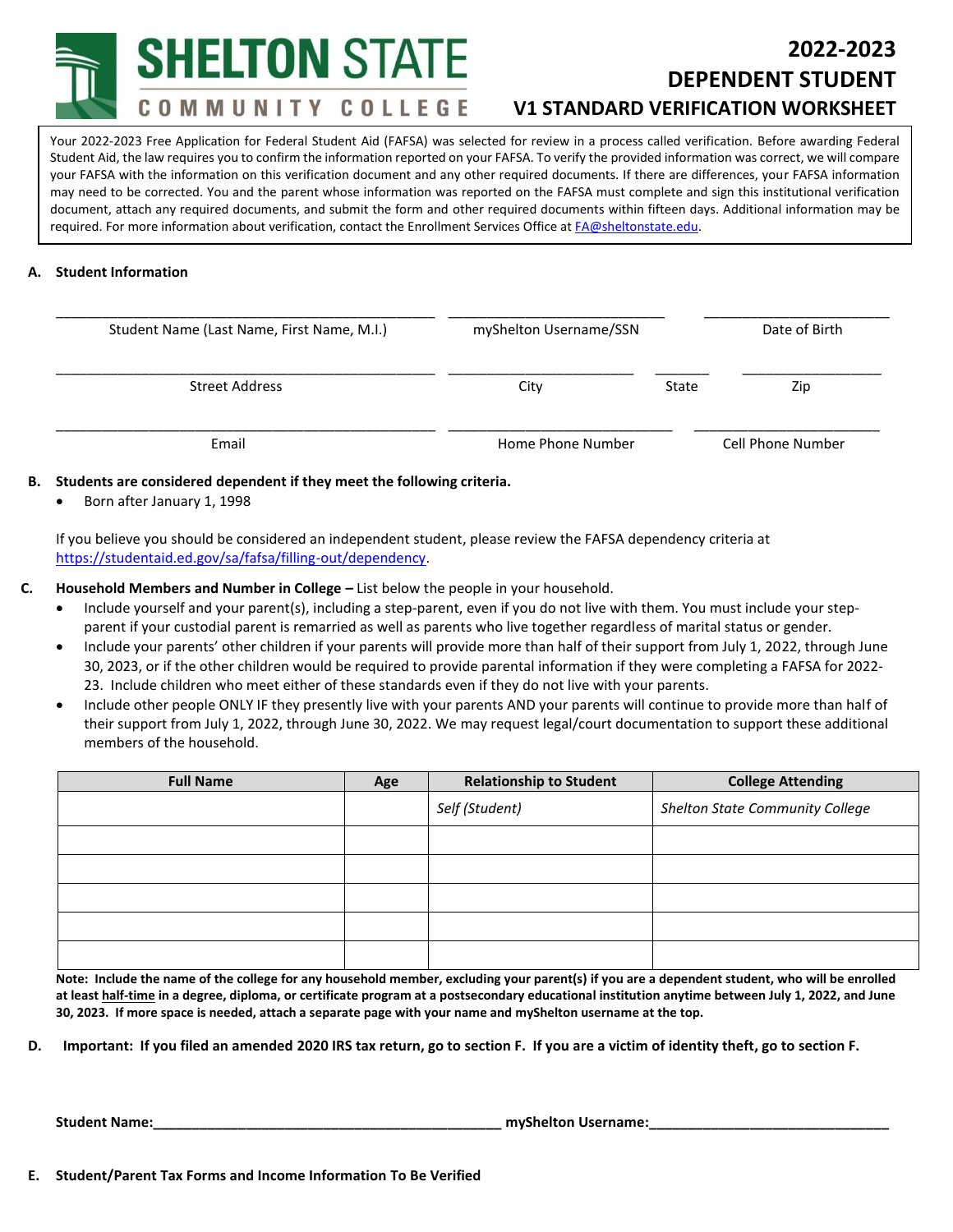The best way to verify income is by using the IRS Data Retrieval Tool (DRT) that is part of the FAFSA on the Web at *FAFSA.gov*. In most cases, no further information is needed to verify 2020 income information that was transferred into the student's FAFSA using the IRS DRT if the information was not changed by the FAFSA filer. Check the box below that applies.

| <b>Student</b> | Parent(s) | Please check the boxes that apply.                                                                                                                                                                                                                       |
|----------------|-----------|----------------------------------------------------------------------------------------------------------------------------------------------------------------------------------------------------------------------------------------------------------|
|                |           | This person used the IRS DRT in FAFSA on the Web to transfer 2020 IRS income tax return information into the<br>student's FAFSA.                                                                                                                         |
|                |           | This person has not yet used the IRS DRT in FAFSA on the Web, but this person will use the tool to transfer 2020<br>IRS income tax return information into the student's FAFSA and re-submit the FAFSA.                                                  |
|                |           | This person is unable or chooses not to use the IRS DRT in FAFSA on the Web, but this person will provide the<br>College with a 2020 IRS Tax Transcript(s). (See instructions on our website to obtain a tax transcript under<br>"Financial Aid Forms.") |
|                |           | This person is not filing 2020 income taxes, and this person is not required to file a 2020 U.S. Federal Tax Return.<br>Complete section E.                                                                                                              |

### **F. Student/ Parent Non-tax Filer Information for 2020**

 $\blacksquare$ 

 $\Box$ 

<u> Tanzania (</u>

**All parents and independent students/spouses who are non-tax filers and selected for verification by the Department of Education are required to provide verification from the IRS. To obtain this documentation, you will need to go to [www.irs.gov.](http://www.irs.gov/) Print and complete the Form 4506. Mark #7 Verification of Non-filing. For #9, the year or period requested should be 12/31/2020. Sign and date the form, and then mail or fax to the information on page 2 of Form 4506-T. An information sheet with step-by-step instructions is located on the College's website under "Financial Aid Forms."**

| <b>Student</b> | Parent(s) | Please check the boxes that apply.                                                                                                                              |                      |                          |  |  |
|----------------|-----------|-----------------------------------------------------------------------------------------------------------------------------------------------------------------|----------------------|--------------------------|--|--|
|                |           | This person was not employed and did not have income earned from work in 2020. Follow the instructions for the                                                  |                      |                          |  |  |
|                |           | 4506-T provided above.                                                                                                                                          |                      |                          |  |  |
|                |           | This person was employed during 2020, but this person was not required to file taxes.                                                                           |                      |                          |  |  |
|                |           |                                                                                                                                                                 |                      |                          |  |  |
|                |           | • List below the names of all employers and the amount earned from each employer.                                                                               |                      |                          |  |  |
|                |           | • Attach the IRS W-2.                                                                                                                                           |                      |                          |  |  |
|                |           | Attach copies of all 2020 W-2 forms issued to you (and your spouse, if married) by employers.                                                                   |                      |                          |  |  |
|                |           | • List every employer even if the employer did not issue an IRS W-2 form.                                                                                       |                      |                          |  |  |
|                |           | • If more space is needed, attach a separate page with your name and myShelton username at the top.<br>• Follow the instructions for the 4506-T provided above. |                      |                          |  |  |
|                |           |                                                                                                                                                                 | <b>Annual Amount</b> | <b>IRS Documentation</b> |  |  |
| <b>Student</b> | Parent(s) | <b>Employer's Name</b>                                                                                                                                          | Earned in 2020       | of Non-filer             |  |  |
|                |           |                                                                                                                                                                 | \$                   |                          |  |  |
|                |           |                                                                                                                                                                 | \$                   |                          |  |  |
|                |           |                                                                                                                                                                 |                      |                          |  |  |
|                |           |                                                                                                                                                                 | \$                   |                          |  |  |
|                |           |                                                                                                                                                                 |                      |                          |  |  |
|                |           | <b>Total Amount of Income Earned from Work</b>                                                                                                                  | \$                   |                          |  |  |

#### **F. Student/Parent Untaxed Income Information for 2020**

| <b>Student</b> | Parent(s) | 2020 Untaxed Income                                                                                                     |
|----------------|-----------|-------------------------------------------------------------------------------------------------------------------------|
|                | \$        | Untaxed Portions of Individual Retirement Account (IRA) Distributions                                                   |
|                | \$        | <b>IRA Deductions and Payments</b>                                                                                      |
|                | \$        | Tax Exempt Interest Income                                                                                              |
|                | \$        | Education Credits (American Opportunity, Hope or Lifetime Learning Tax Credits) from IRS Form<br>1040 (lines 68 and 50) |
|                | \$        | In Kind Support                                                                                                         |

**Student Name:\_\_\_\_\_\_\_\_\_\_\_\_\_\_\_\_\_\_\_\_\_\_\_\_\_\_\_\_\_\_\_\_\_\_\_\_\_\_\_\_\_\_\_\_\_ myShelton Username:\_\_\_\_\_\_\_\_\_\_\_\_\_\_\_\_\_\_\_\_\_\_\_\_\_\_\_\_\_\_\_**